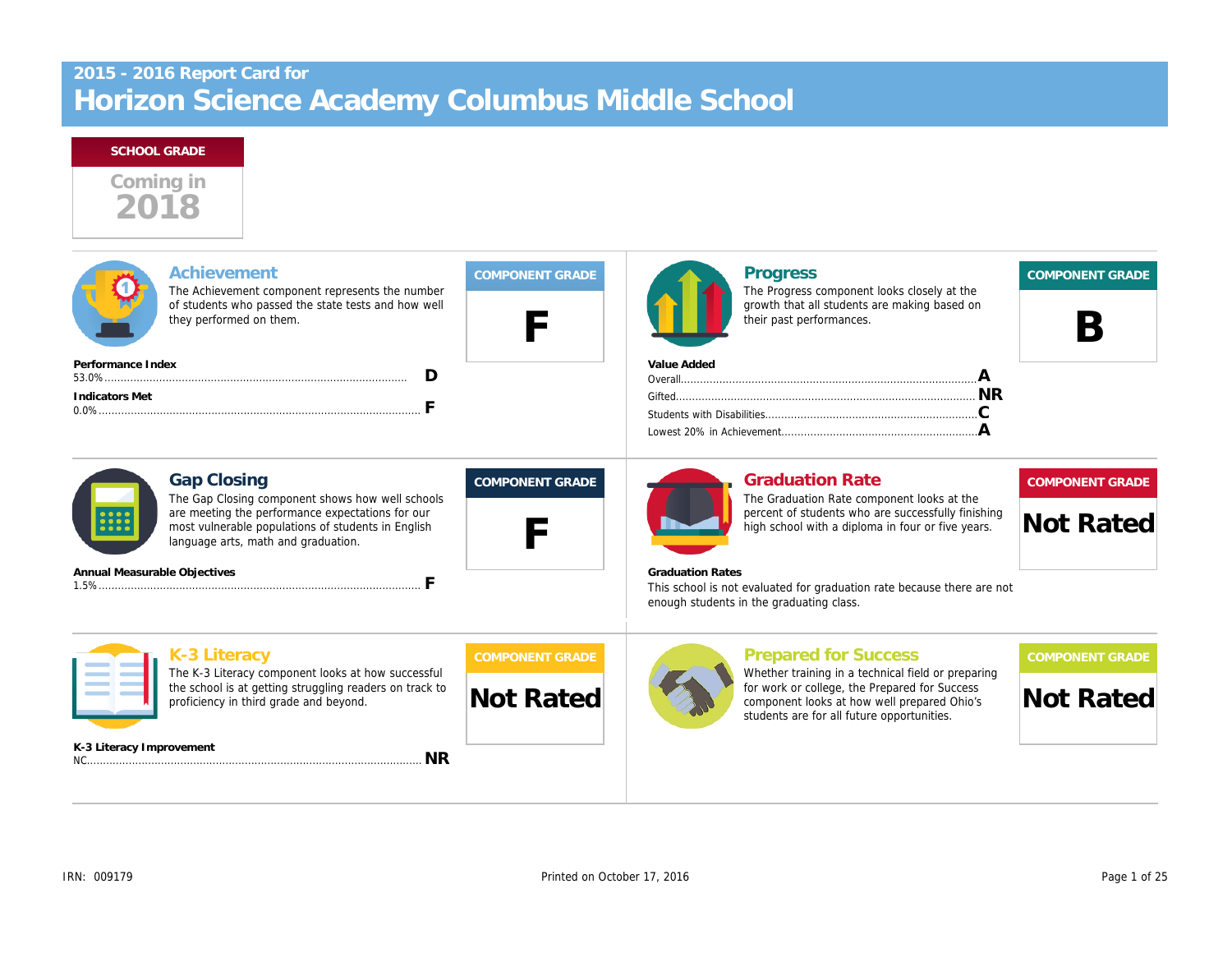# **Achievement**



The Achievement component represents the number of students who passed the state tests and how well they performed on them.



# **D**

## **GRADE Performance Index**

The Performance Index measures the test results of every student, not just those who score proficient or higher. There are six levels on the index and districts receive points for every student in each of these levels. The higher the achievement level the more the points awarded in the district's index. This rewards schools and districts for improving the performance of all students, regardless of achievement level.

#### *Performance Index*



| Achievement<br>Level | Pct of<br>Students |   | Points for<br>this Level |     | Points<br>Received |
|----------------------|--------------------|---|--------------------------|-----|--------------------|
| <b>Advanced Plus</b> | 0.5                | x | 1.3                      | $=$ | 0.6                |
| Advanced             | 4.7                | x | 1.2                      | $=$ | 5.7                |
| Accelerated          | 9.4                | x | 11                       | $=$ | 10.4               |
| Proficient           | 19.8               | x | 1.0                      | $=$ | 19.8               |
| <b>Basic</b>         | 25.0               | x | 0.6                      | $=$ | 15.0               |
| Limited              | 40.6               | x | 0.3                      | $=$ | 12.2               |
| Untested             | 0.0                | X | 0.0                      | $=$ | 0.0                |
|                      |                    |   |                          |     | 63.6               |





#### *Performance Index Trend*

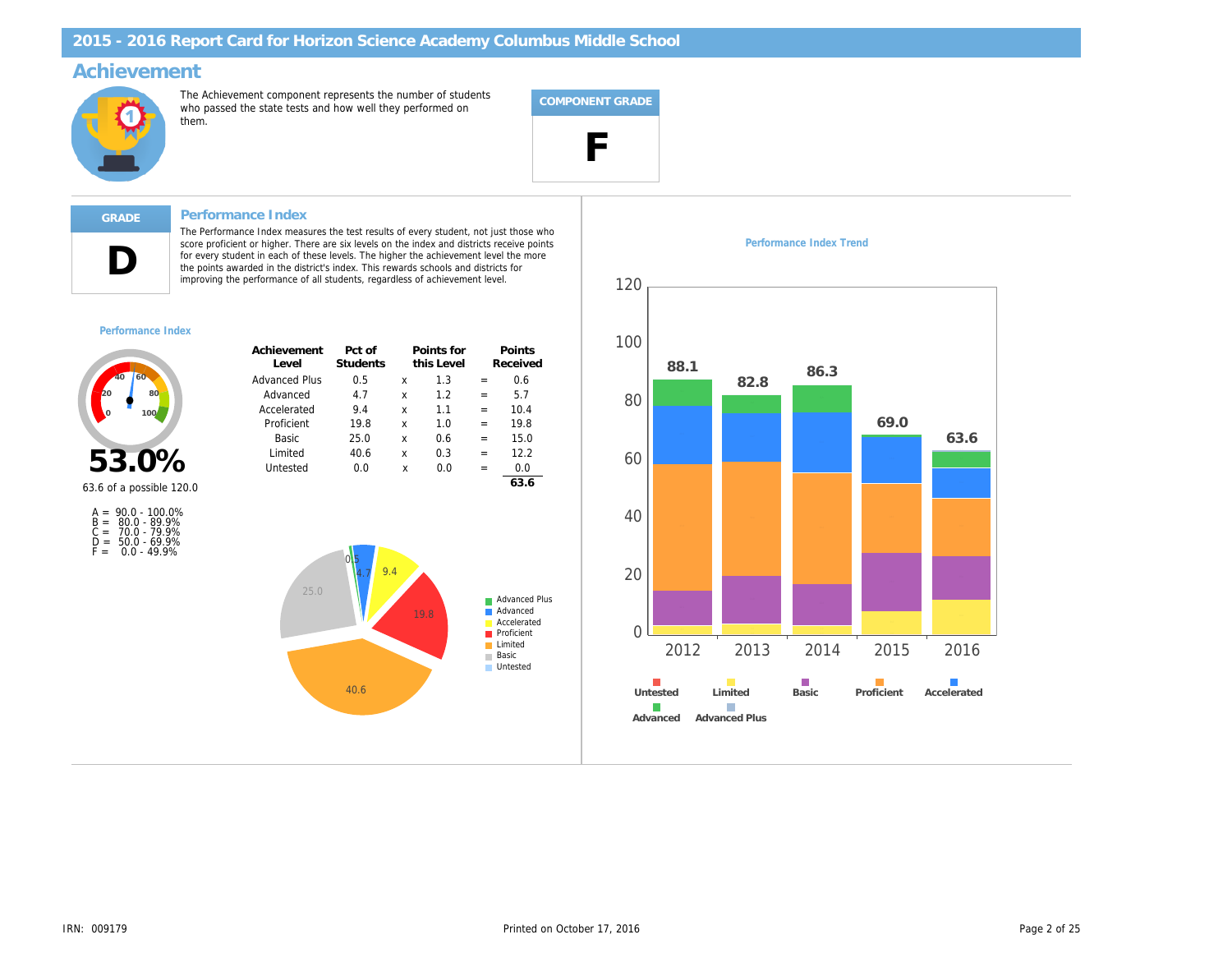# **F**

## **GRADE Indicators Met**

Indicators Met measures the percent of students who have passed state tests. It also includes the gifted indicator. Test results are reported for each student in a grade and subject.

*Indicators Met %*





*This school does not have enough Ohio Graduation Test results to display this table.*

| <b>High School</b>                   |   |       | Grades 6-8            |           | Grades 3-5                                                  |
|--------------------------------------|---|-------|-----------------------|-----------|-------------------------------------------------------------|
|                                      | × | 29.6% | English Language Arts |           |                                                             |
| This school does                     | X | 27.8% | Mathematics           | 6th Grade | This school does not have                                   |
| enough Ohio Gr<br>Test results to di | X | 45.9% | Social Studies        |           | enough test results in 3rd,<br>4th, or 5th grade to display |
| table.                               | × | 33.6% | English Language Arts | 7th Grade | this table.                                                 |
|                                      | X | 20.8% | Mathematics           |           |                                                             |
|                                      | X | 32.6% | English Language Arts |           |                                                             |
|                                      | X | 39.1% | Mathematics           | 8th Grade |                                                             |
|                                      | × | 40.3% | Science               |           |                                                             |
|                                      |   |       |                       |           |                                                             |

GIFTED INDICATOR **NC**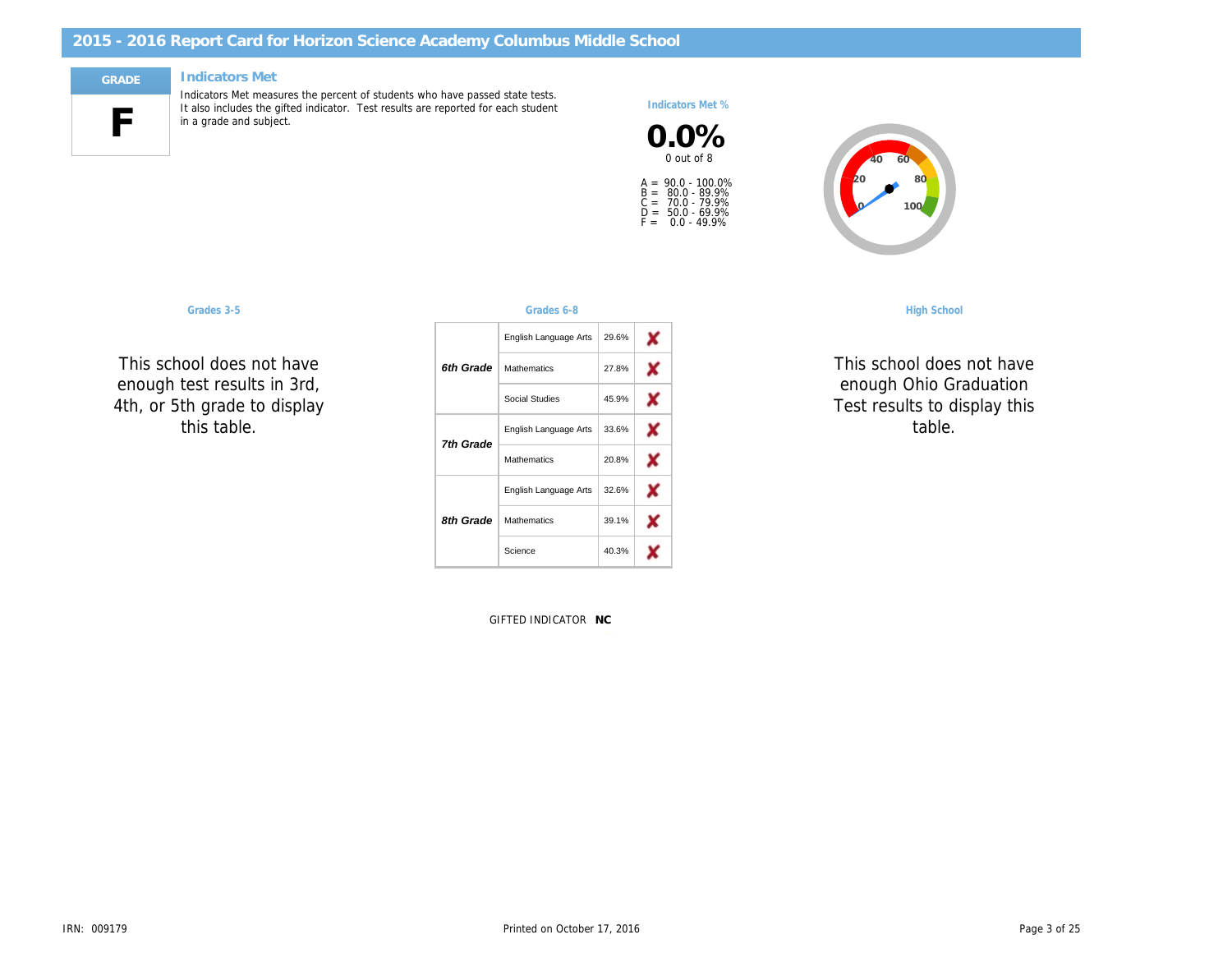

#### *4th Grade*



#### *5th Grade*



#### *6th Grade 6th Grade*

#### *3rd Grade*

No data returned for this view. This might be because the applied filter excludes all data.

#### *4th Grade*

No data returned for this view. This might be because the applied filter excludes all data.

*5th Grade*

No data returned for this view. This might be because the applied filter excludes all data.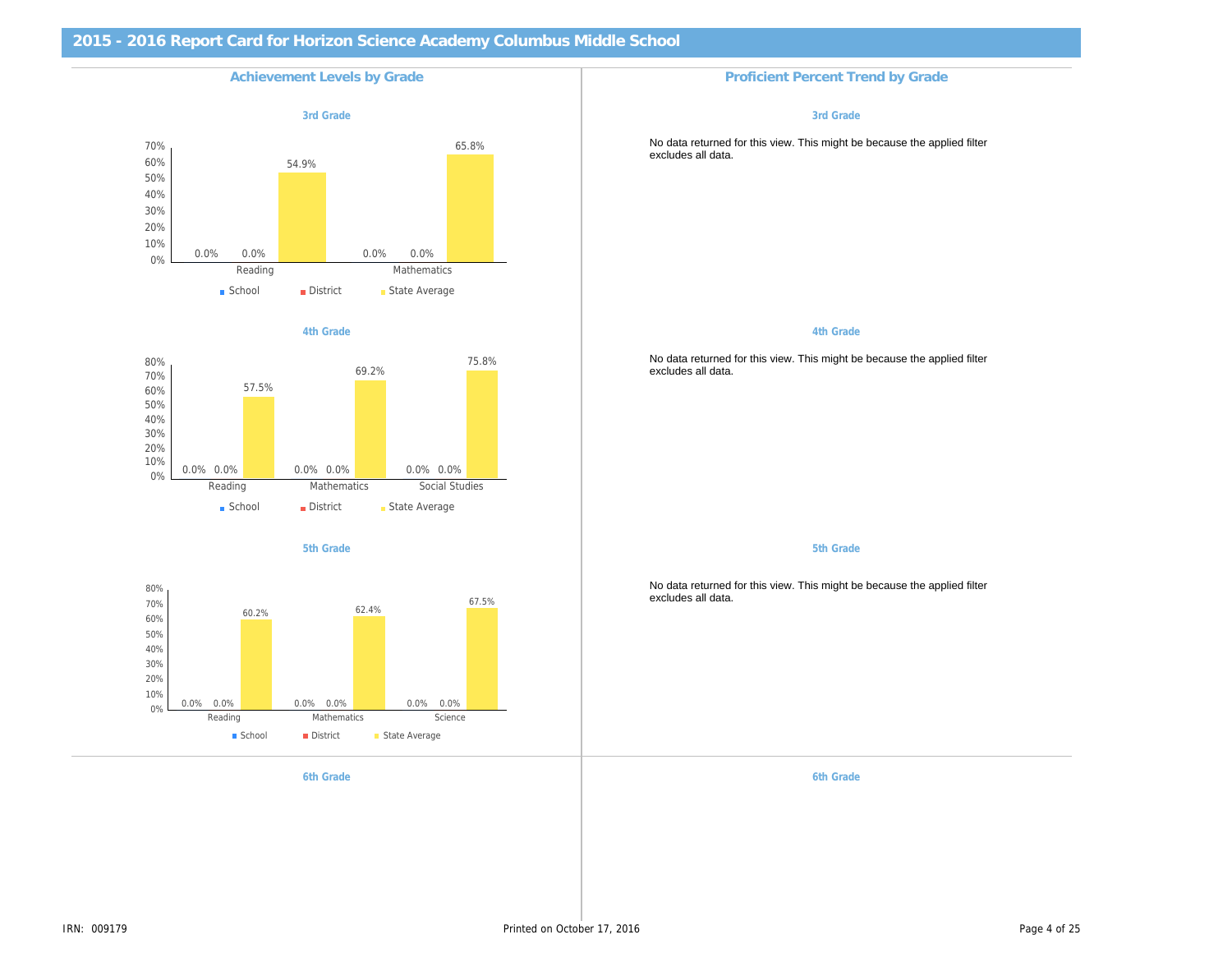

















*7th Grade*



*8th Grade*



#### *11th Grade Cumulative OGT*

No data returned for this view. This might be because the applied filter excludes all data.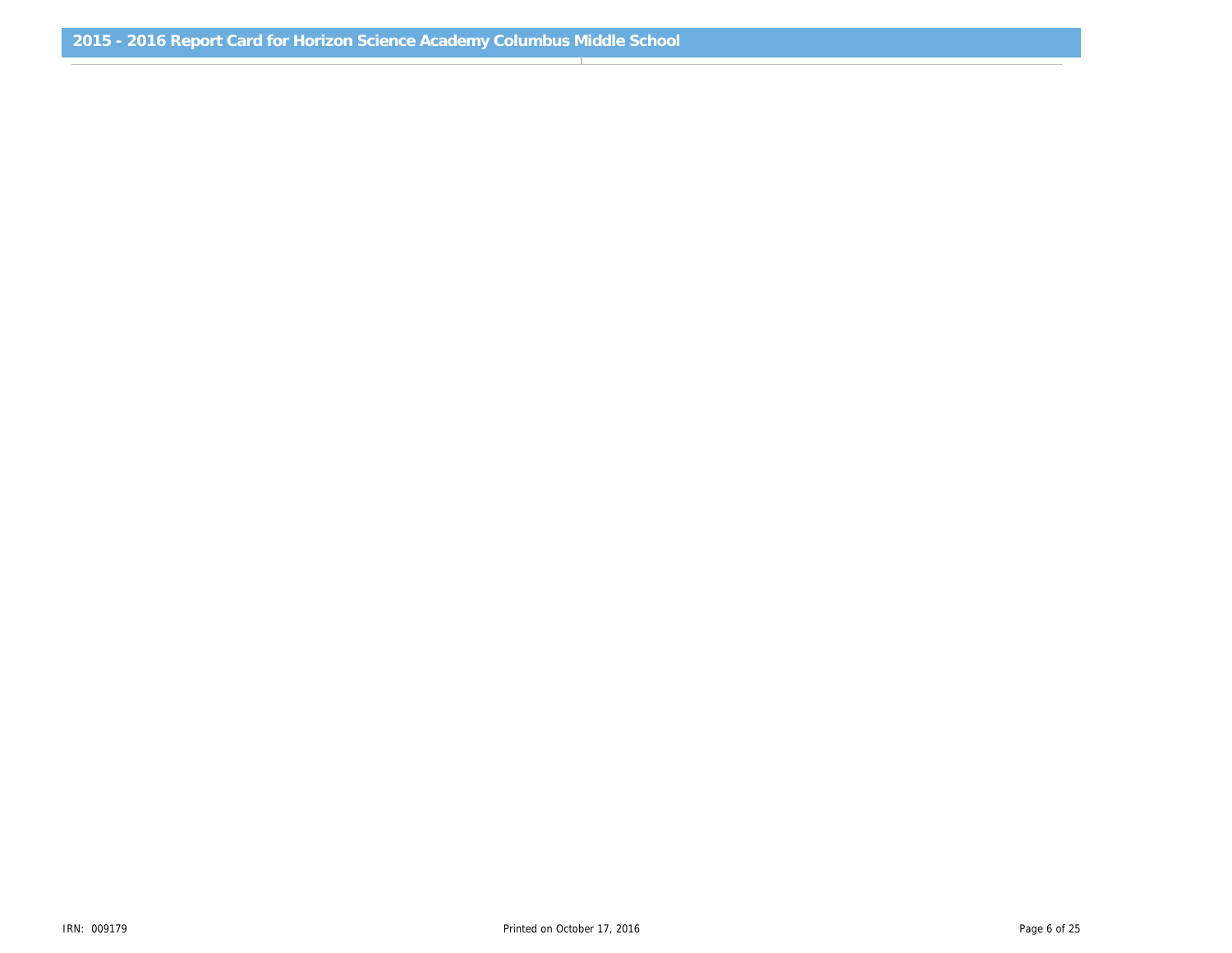# **Gifted Students**



The Gifted Students data and Indicator highlight the opportunities for and performance of gifted students. The dashboard answers several questions: How many students are identified as gifted and in what categories? How many of those students are receiving gifted services? How well are those gifted students performing? The Gifted Indicator measures whether opportunity and performance expectations are being met for gifted students.

# **INDICATOR NC**

The Gifted Indicator is derived from three components: Gifted Value Added grade, the Performance Index for gifted students, and a Gifted Inputs score.

|                                         |                 | Gifted Value Added                                                                                          |
|-----------------------------------------|-----------------|-------------------------------------------------------------------------------------------------------------|
| Value Added Grade:<br>Value Added Met?: | <b>NR</b><br>NC | Schools must earn a Gifted Value Added grade of C<br>or better to meet the Gifted Value Added<br>component. |
|                                         |                 | Gifted Performance Index                                                                                    |

| Performance Index:      | 0.000 |
|-------------------------|-------|
| Performance Index Met?: | NC.   |

Schools with at least 10 unique students in the Gifted Performance Index calculation must score 116.0 or better to meet the Gifted Performance Index component.

#### **Gifted Inputs**

**Total Points: Gifted Inputs Met?:** 0.0 Not Met

Points are earned based on identification and services provided to gifted students. Schools must earn 60 or more points out of a possible 100 to meet the Gifted Inputs component.

#### **Gifted Indicator Final Result**



The Gifted Indicator is Met if none of the three components are Not Met. Gifted Inputs alone cannot determine the Gifted Indicator, however; if both the Value Added and Performance Index components are NC, then the Gifted Indicator is also NC.



**0.0%** *0.000 of a possible 120.0*

> A = 90.0 - 100.0% B = 80.0 - 89.9% C = 70.0 - 79.9%  $\overline{D} = 50.0 - 69.9\%$  $F = 0.0 - 49.9%$

## **Overview Performance Index**

The Performance Index calculation for gifted students. Only tests taken by students identified as gifted in that subject (e.g. gifted in Math and taking the Math test), or taken by students identified with Super Cognitive abilities regardless of test subject are included.

| Pct of<br>Students |   | Points for<br>this Level |                          | Points<br>Received |
|--------------------|---|--------------------------|--------------------------|--------------------|
| 0.0                | X | 13                       |                          | 0.0                |
| 0 O                | X | 1.2                      | -                        | 0.0                |
| 0.0                | x | 1.1                      | $\overline{\phantom{0}}$ | 0.0                |
| 0.0                | X |                          | -                        | 0.0                |
| 0.0                | X | 0.6                      | -                        | 0.0                |
| 0 O                | X | 0.3                      | -                        | 0.0                |
| 0 O                | X | 0.0                      | -                        | 0 O                |
|                    |   |                          |                          |                    |
|                    |   |                          |                          |                    |

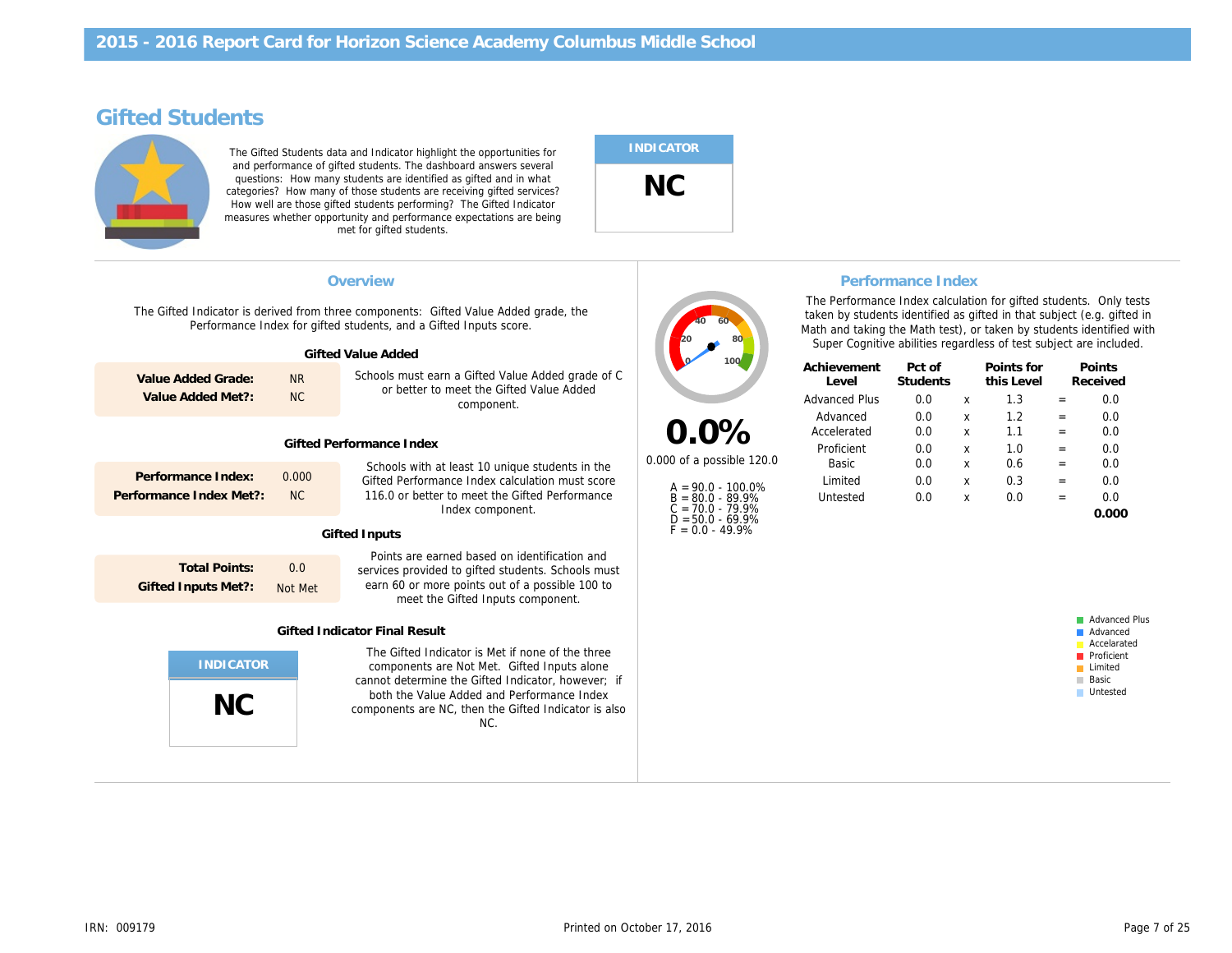# **Gifted Indicator**

The Gifted Inputs calculation assigns points based on the percentage of students identified and served in eight categories (factors). The points earned for each category are totaled to determine the final Met/Not Met determination for the Gifted Input component.

**Reading, Math, Science, Social Studies, and Superior Cognitive Abilities Visual/Performing Arts and Creative Thinking**

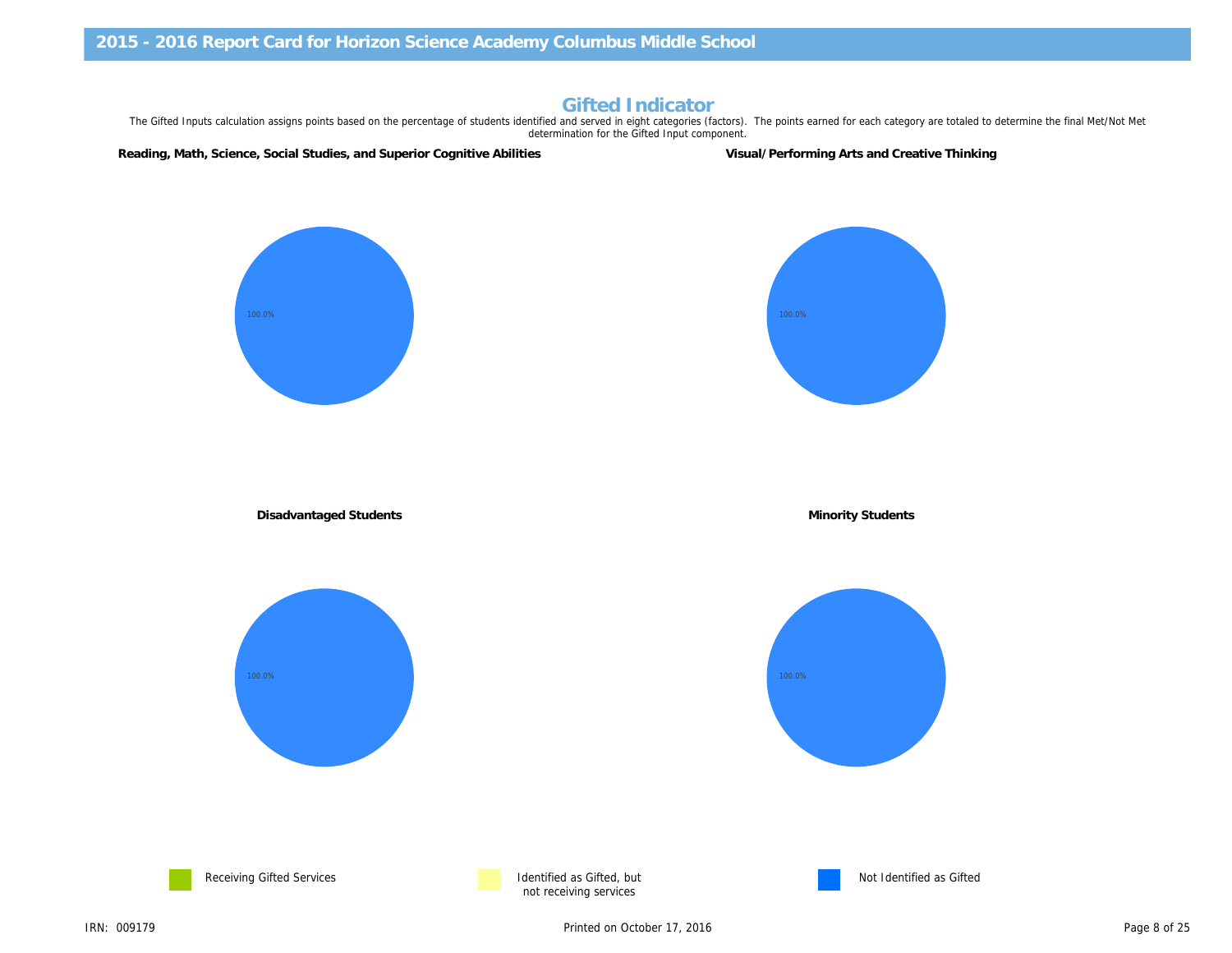# **Progress**



The Progress component looks closely at the growth that all students are making based on their past performances.

**COMPONENT GRADE**



# **A GRADE Overall**

### **GRADE Gifted Students**

This measures the progress for students identified as gifted in reading, math, science, social studies and/or superior cognitive ability.

This measures the progress for all students in math, ELA, science and social studies using tests in grades 4-8 and some end-of-course exams.



**A**

**NR**

# **GRADE Students in the Lowest 20% in Achievement** This measures the progress for students identified as the lowest 20%

statewide in reading, math, science or social studies achievement.



# **GRADE Students with Disabilities**

This measures the progress for students with disabilities.

## **Progress Details**

These tables show the Progress scores by test grade and subject for students in grades 4-8 and some end-of-course tests, and includes up to three years of data as available.

|            |                                             | <b>Progress Score</b> |                       |                |                  |  |  |
|------------|---------------------------------------------|-----------------------|-----------------------|----------------|------------------|--|--|
| Test Grade | <b>English</b><br>Language Arts Mathematics |                       | <b>Social Studies</b> | <b>Science</b> | <b>All Tests</b> |  |  |
| All Grades | 5.26                                        | 5.65                  | 6.53                  | 3.09           | 8.86             |  |  |
| 6th Grade  | $-0.03$                                     | 3.26                  | 6.53                  |                | 4.50             |  |  |
| 7th Grade  | 4.83                                        | 3.74                  |                       |                | 5.68             |  |  |
| 8th Grade  | 4.40                                        | 2.82                  |                       | 3.09           | 5.69             |  |  |

**High School English** *Language Arts Value Added data is not available for this school*

**High School Math Value Added** *data is not available for this school*

Although Progress scores are not assigned letter grades at this level of detail, the grading scale applied at the Overall (All Students, All Tests) level is:

| $A =$ | 2.00 and up<br>1.00 to 1.99 |
|-------|-----------------------------|
| $B =$ |                             |
| $C =$ | $-1.00$ to 0.99             |
| D =   | $-2.00$ to $-1.01$          |
| $F =$ | below -2.00                 |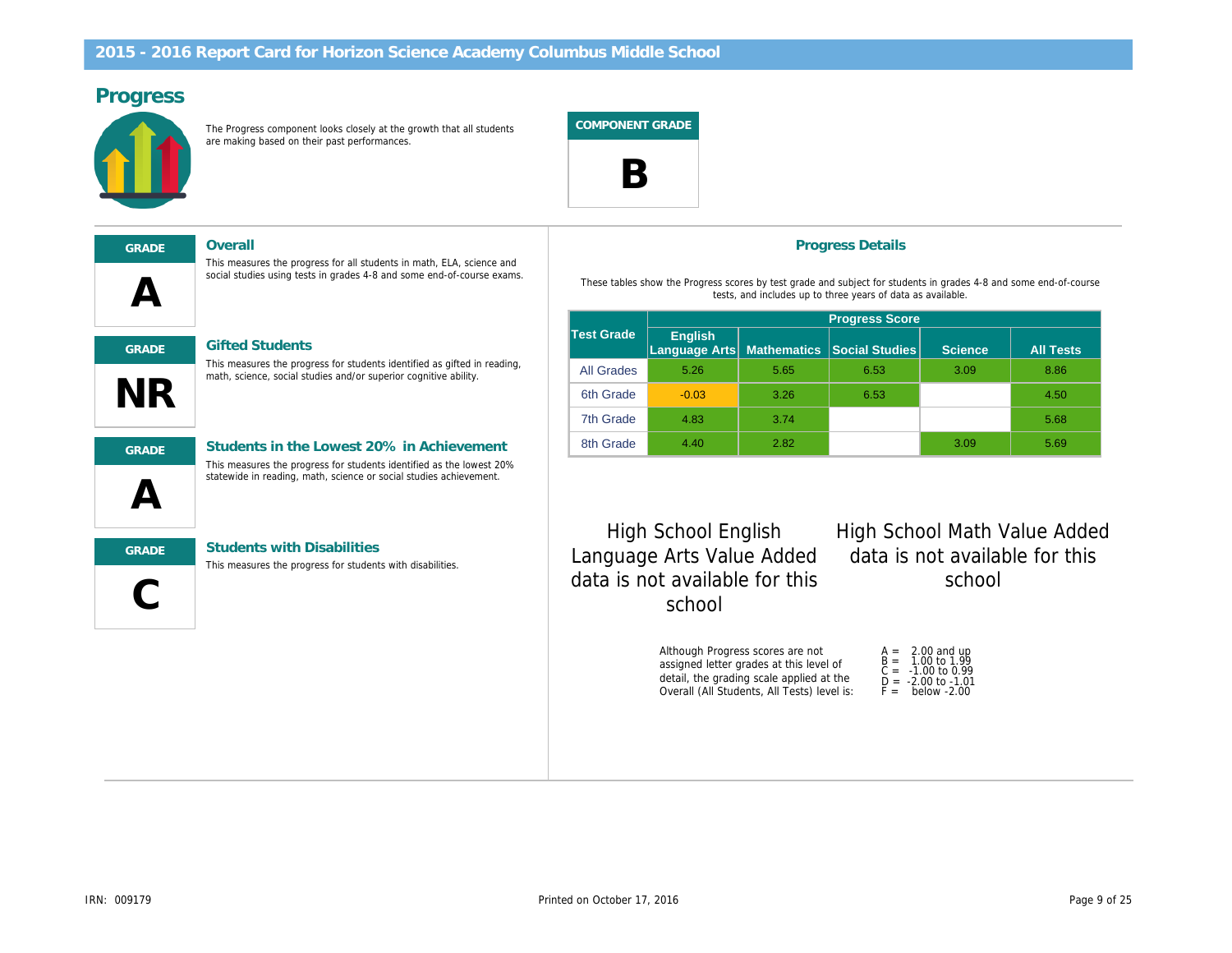# **Progress vs. Performance Index**



This bubble chart shows the relationship between each subgroup's Performance Index results (horizontal axis) to the Value-Added letter grade (vertical axis). The size of the bubble represents the size of the student subgroup.

**Performance Index**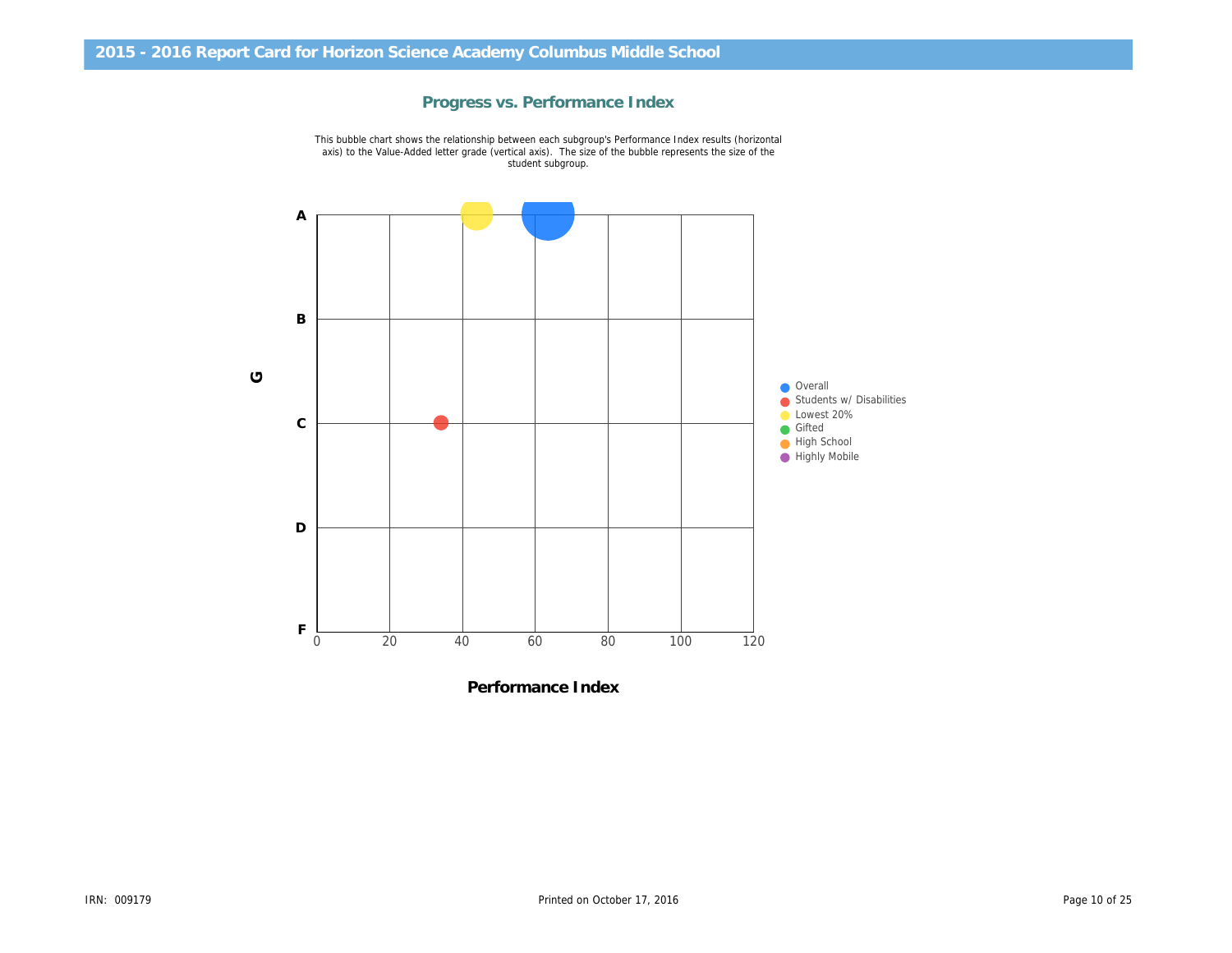# **Gap Closing**



The Gap Closing component shows how well schools are meeting the performance expectations for our most vulnerable populations of students in English language arts, math and graduation.

| COMPONENT GRADE |
|-----------------|
|-----------------|



# **GRADE Annual Measurable Objectives**

Annual Measurable Objectives (AMOs) compare the performance of student groups to a state goal which is displayed as the red line in the following charts. These charts show how well each group achieves that goal in reading, math and graduation – and emphasize any achievement gaps that exist between groups. The ultimate goal is for all groups to achieve at high levels.



The red line on each graph identifies the Annual Measurable Objective. The 2016 AMO for ELA is 74.2%, for Math is 68.5%, and for Graduation Rate is 82.8%.<br>Subgroups with fewer than 30 students are not rated and do not appe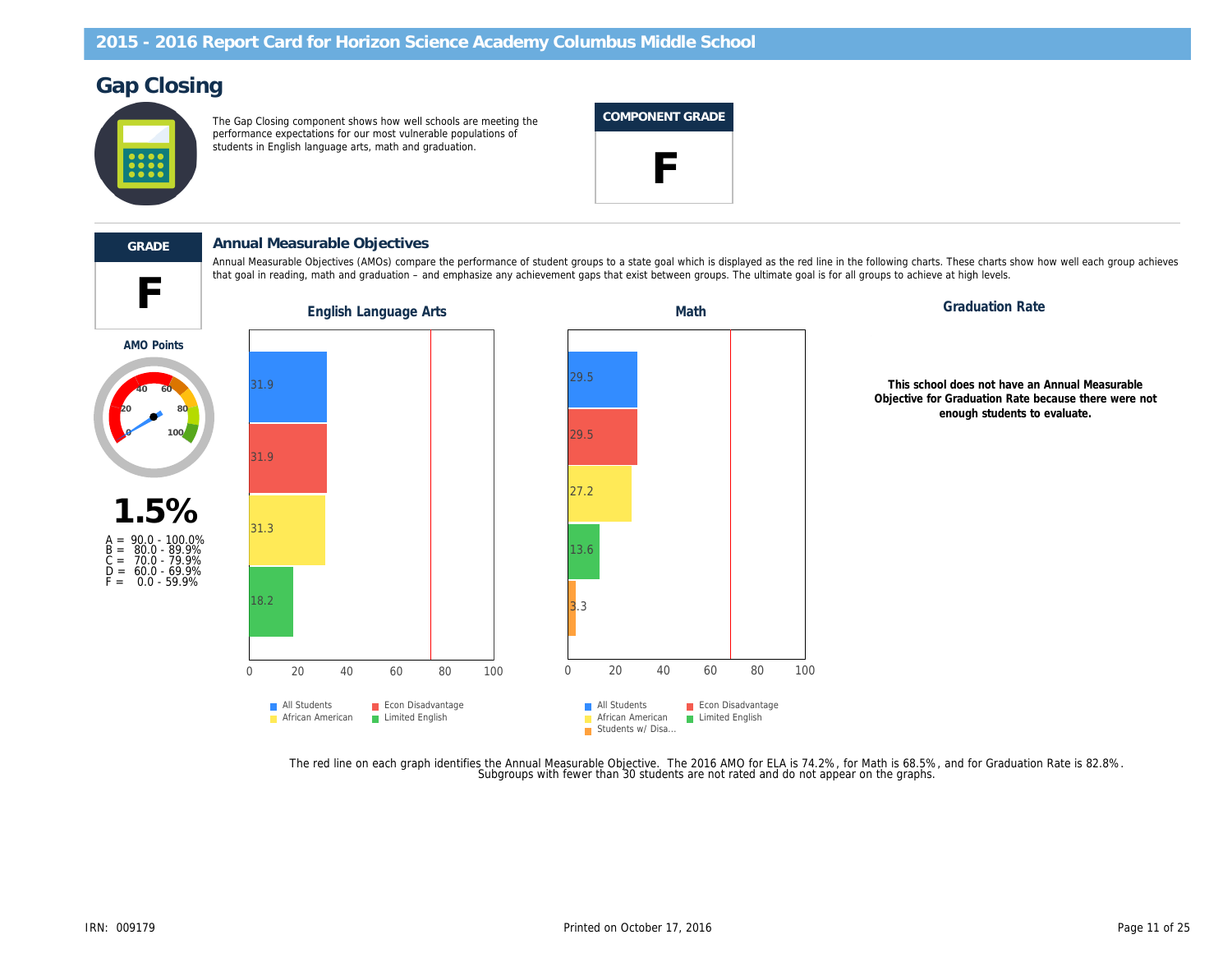# **Graduation Rate**



The Graduation Rate component looks at the percent of students who are successfully finishing high school with a diploma in four or five years. **Not Rated**

**COMPONENT GRADE**

students to evaluate. because there were not enough a grade for Graduation Rate <u>ب</u> ا **40 60 80** *This school has not been assigned*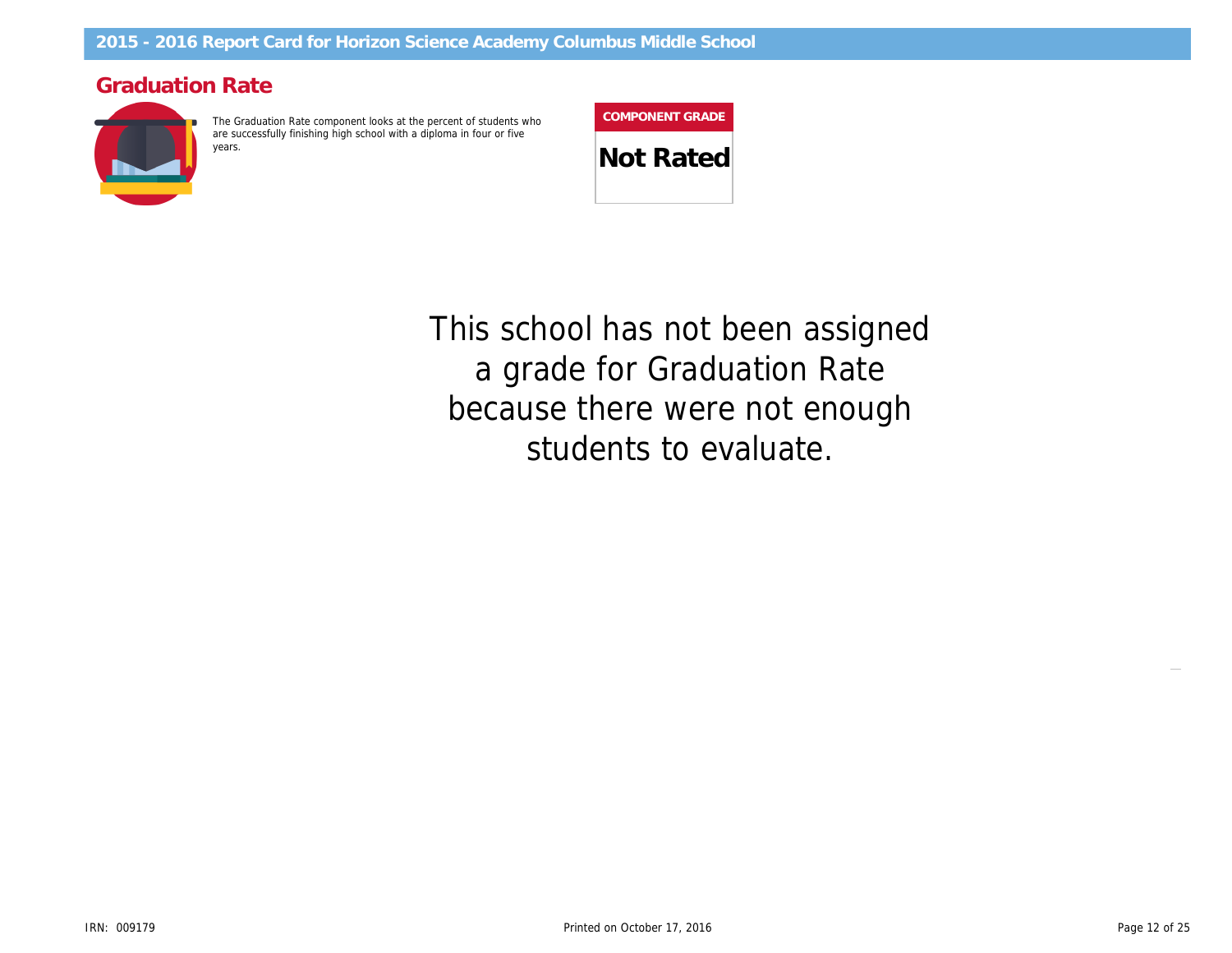would appear in this space cannot *The Graduation Rate graph that be displayed because there were not enough students to evaluate.*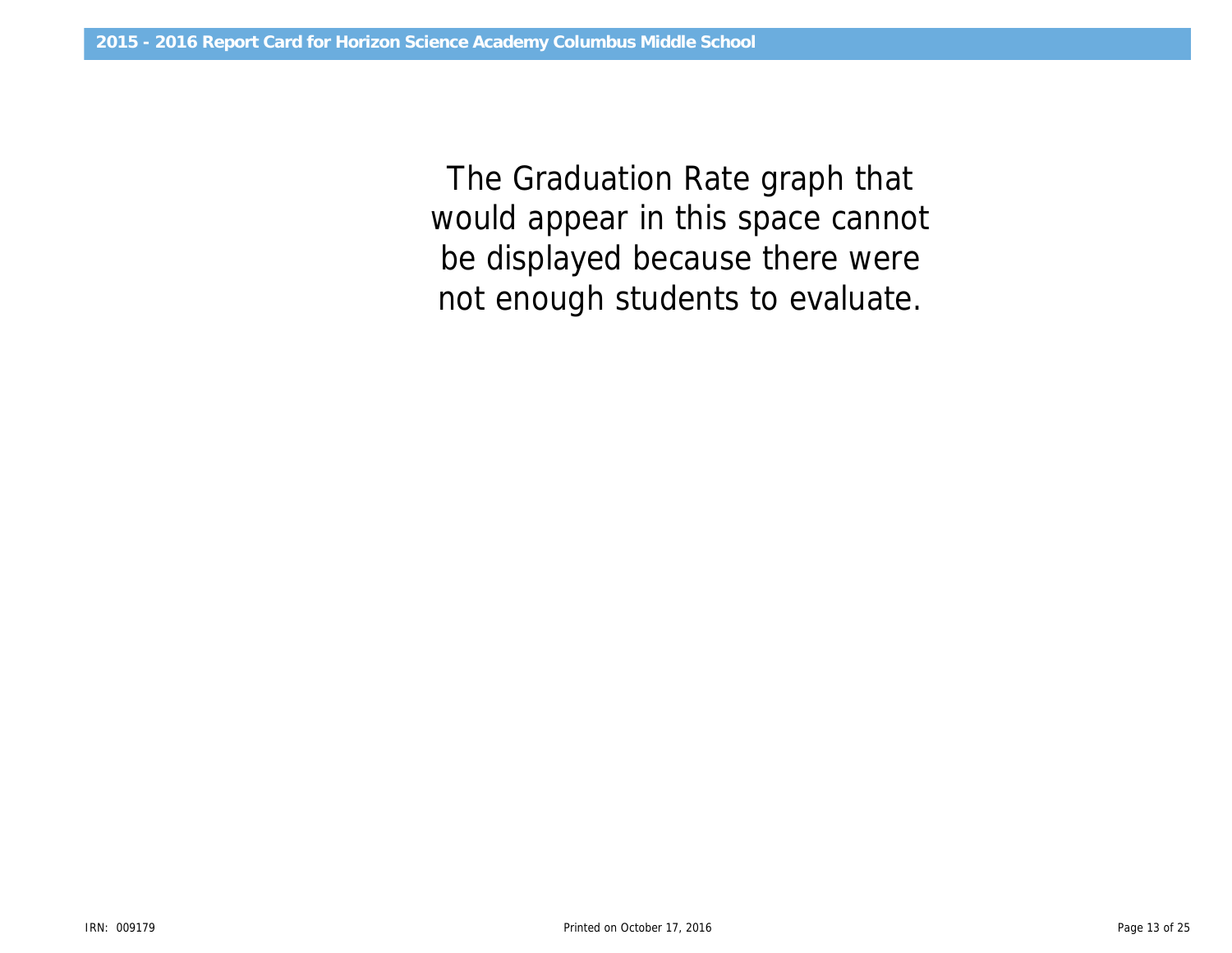# **K-3 Literacy**



The K-3 Literacy component looks at how successful the school is at getting struggling readers on track to proficiency in third grade and

# **beyond.** Not Rated

| In Your School<br><b>GRADE</b>                                                                                              |                                                                                                           | <b>Details of Measure</b>                                                                                           |                                     |                                                             |       |
|-----------------------------------------------------------------------------------------------------------------------------|-----------------------------------------------------------------------------------------------------------|---------------------------------------------------------------------------------------------------------------------|-------------------------------------|-------------------------------------------------------------|-------|
| NR<br>K-3 Literacy<br>Improvement<br>This data is not displayed<br>because there are not<br>enough students to<br>evaluate. |                                                                                                           | Not On-Track at<br>Point A                                                                                          | Improving to On-Track<br>at Point B |                                                             |       |
|                                                                                                                             |                                                                                                           | Kindergarten Reading<br>< 10<br>Diagnostic, School<br>Year 2014 - 2015                                              | to                                  | 1st Grade Reading<br>Diagnostic, School<br>Year 2015 - 2016 | ~< 10 |
|                                                                                                                             | K-3 Literacy was not calculated for this<br>school because there were not enough<br>students to evaluate. | 1st Grade Reading<br>< 10<br>Diagnostic, School<br>Year 2014 - 2015                                                 | to                                  | 2nd Grade Reading<br>Diagnostic, School<br>Year 2015 - 2016 | ~< 10 |
|                                                                                                                             |                                                                                                           | 2nd Grade Reading<br>< 10<br>Diagnostic, School<br>Year 2014 - 2015                                                 | to                                  | 3rd Grade Reading<br>Diagnostic, School<br>Year 2015 - 2016 | ~< 10 |
|                                                                                                                             |                                                                                                           | 3rd Grade Reading<br>< 10<br>Diagnostic, School<br>Year 2015 - 2016                                                 | to                                  | 3rd Grade Reading<br>OST, School Year<br>2015 - 2016        | < 10  |
|                                                                                                                             |                                                                                                           | Deduction for 3rd graders who did not pass OST and were<br>< 10<br>not on a Reading Improvement and Monitoring Plan |                                     |                                                             |       |
|                                                                                                                             |                                                                                                           | Totals<br>< 10                                                                                                      |                                     |                                                             | < 10  |
|                                                                                                                             |                                                                                                           |                                                                                                                     |                                     |                                                             |       |
|                                                                                                                             |                                                                                                           |                                                                                                                     |                                     |                                                             |       |
|                                                                                                                             |                                                                                                           |                                                                                                                     |                                     |                                                             |       |
|                                                                                                                             |                                                                                                           |                                                                                                                     |                                     |                                                             |       |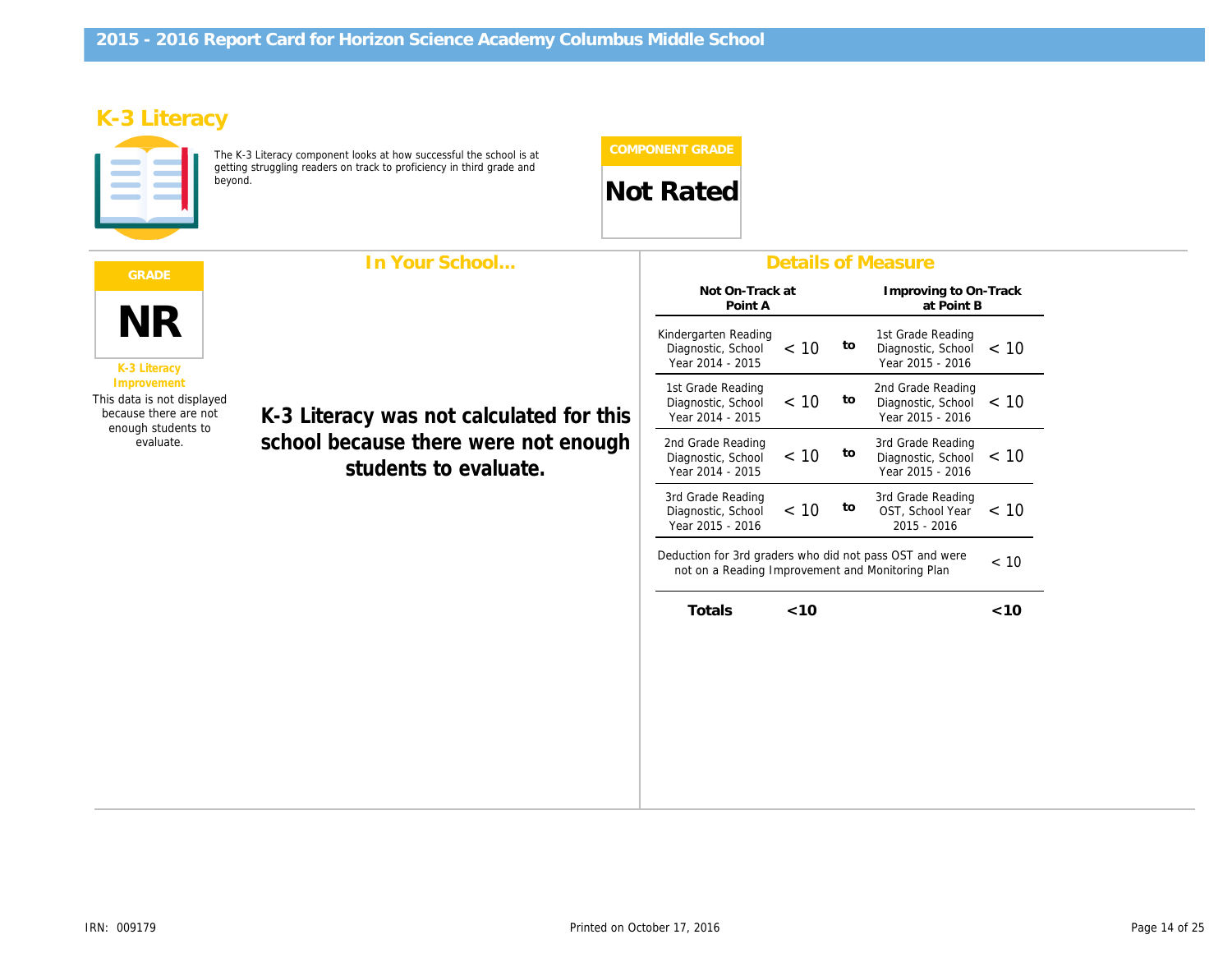| Ohio's Third Grade Reading Guarantee ensures that students are successful in<br>reading before moving on to fourth grade. Schools must provide supports for<br>struggling readers in early grades. If a child appears to be falling behind in reading,<br>the school will immediately start a Reading Improvement and Monitoring Plan. The<br>program ensures that every struggling reader gets the support he or she needs to<br>learn and achieve. |  |  |  |
|------------------------------------------------------------------------------------------------------------------------------------------------------------------------------------------------------------------------------------------------------------------------------------------------------------------------------------------------------------------------------------------------------------------------------------------------------|--|--|--|
| Students have multiple opportunities to meet promotion requirements including<br>meeting a minimum promotion score on the third grade state reading tests given in<br>the fall and spring. Students have an additional opportunity to take the state<br>assessment in the summer, as well as a district-determined alternative assessment.                                                                                                           |  |  |  |
| The Parent Roadmap is available to help parents understand how the Third Grade                                                                                                                                                                                                                                                                                                                                                                       |  |  |  |
| NC                                                                                                                                                                                                                                                                                                                                                                                                                                                   |  |  |  |
| <b>NC</b>                                                                                                                                                                                                                                                                                                                                                                                                                                            |  |  |  |
|                                                                                                                                                                                                                                                                                                                                                                                                                                                      |  |  |  |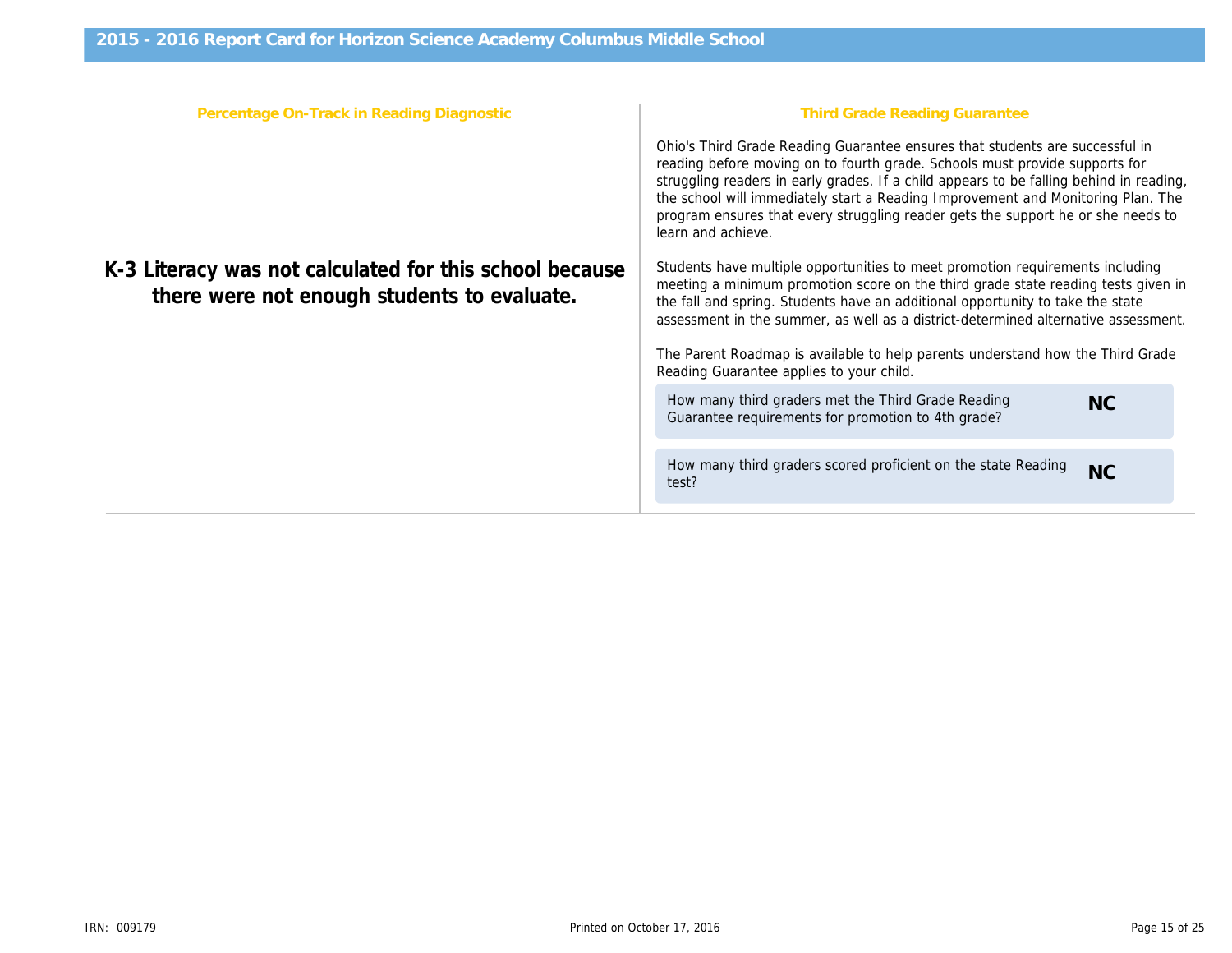# **Prepared for Success**



Whether training in a technical field or preparing for work or college, the Prepared for Success component looks at how well prepared Ohio's students are for all future opportunities.



**Not Rated**

of ho shown bocause that **count an additional 0.3 bonus points** *This data cannot be shown because there are not enough* students in the graduating class of 2015 to evaluate. **and also earned a 3 or higher on at**

| How Prepared were Your 2014 and 2015 Graduating Classes? |                                                                           |  |  |  |
|----------------------------------------------------------|---------------------------------------------------------------------------|--|--|--|
| ACT: Participation                                       |                                                                           |  |  |  |
| <b>ACT: Remediation Free</b>                             |                                                                           |  |  |  |
| SAT: Participation                                       |                                                                           |  |  |  |
| SAT: Remediation Free                                    | This data cannot be shown because<br>there are not enough students in the |  |  |  |
| Honors Diploma                                           | graduating class of 2015 to evaluate.                                     |  |  |  |
| Industry-Recognized<br>Credential                        |                                                                           |  |  |  |
| <b>Advanced Placement:</b><br>Participation              |                                                                           |  |  |  |
| AP: Exam Score of 3 or<br><b>Better</b>                  |                                                                           |  |  |  |
| <b>Dual Enrollment Credit</b>                            |                                                                           |  |  |  |
| International<br>Baccalaureate                           |                                                                           |  |  |  |
| IB: Exam Score of 4 or<br><b>Better</b>                  |                                                                           |  |  |  |
|                                                          |                                                                           |  |  |  |

*Note: These data represent students in the 4-year and 5-year graduation rates, i.e. students who entered 9th grade in 2011 and 2012.*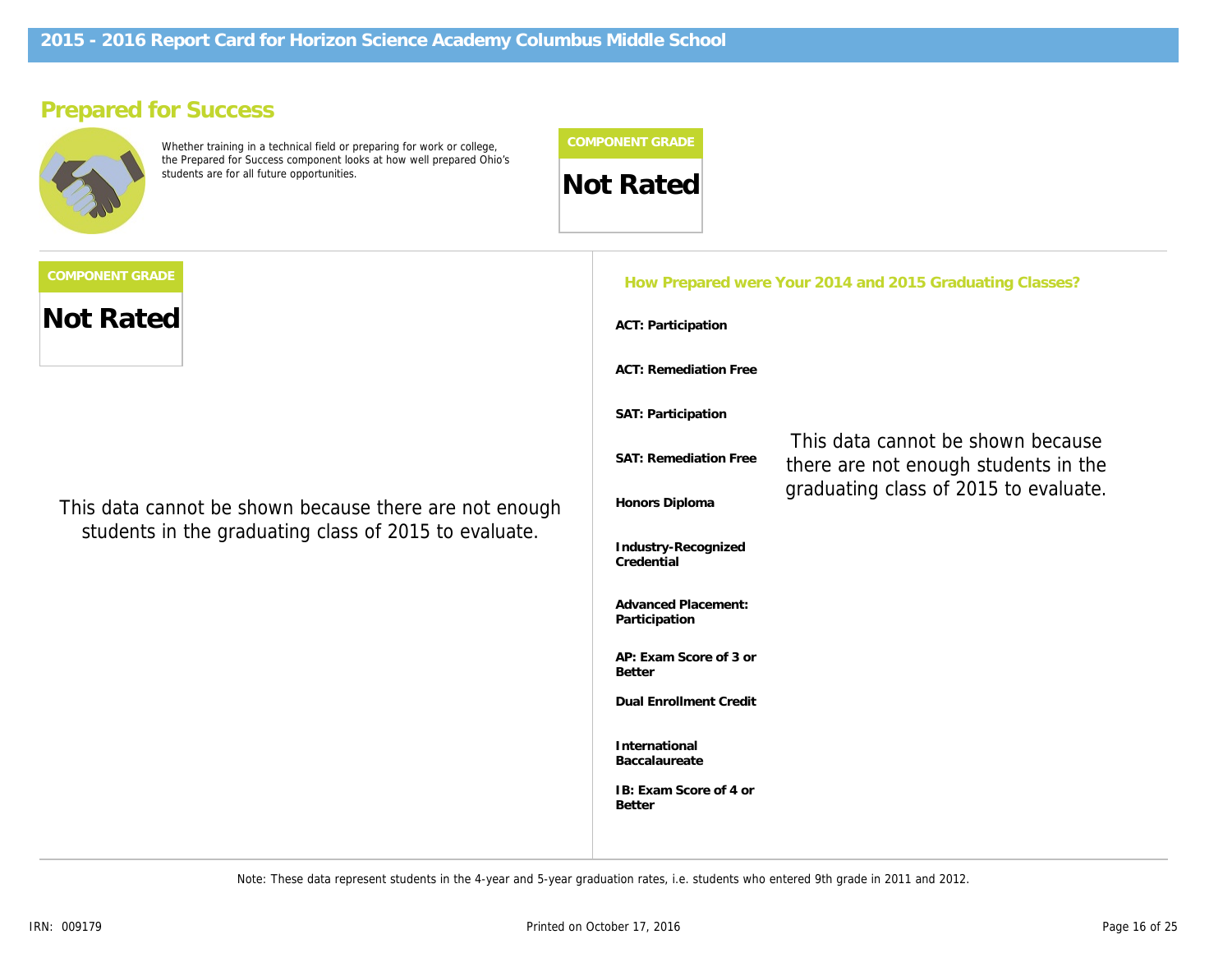### **Outcomes after High School Graduation**

Districts and schools have long-term impacts on student outcomes. The Prepared for Success component provides information on how schools prepare students for different pathways of college and career success. It also provides insights on how those students do once they leave high school. What happens beyond the diploma is an important indicator of how well schools are preparing students.

The University System of Ohio provides district reports on enrollment and remediation of high school graduates attending in-state, public colleges and universities.

|                                         |           | This graph is not displayed |
|-----------------------------------------|-----------|-----------------------------|
| What Percentage of the 2013 Graduating  | <b>NC</b> | because the result is Not   |
| Class Entered College within Two Years? |           | Calculated.                 |

| Class Entered College within Two Years?                                                                            | INC.      | Calculated.                                                             |
|--------------------------------------------------------------------------------------------------------------------|-----------|-------------------------------------------------------------------------|
| What Percentage of the 2009 Graduating<br>Class Graduated from College within Six<br>Years of Leaving High School? | <b>NC</b> | This graph is not displayed<br>because the result is Not<br>Calculated. |

*Note: These data represent students in the 4-year and 5-year graduation rates, i.e. students who entered 9th grade in 2011 and 2012.*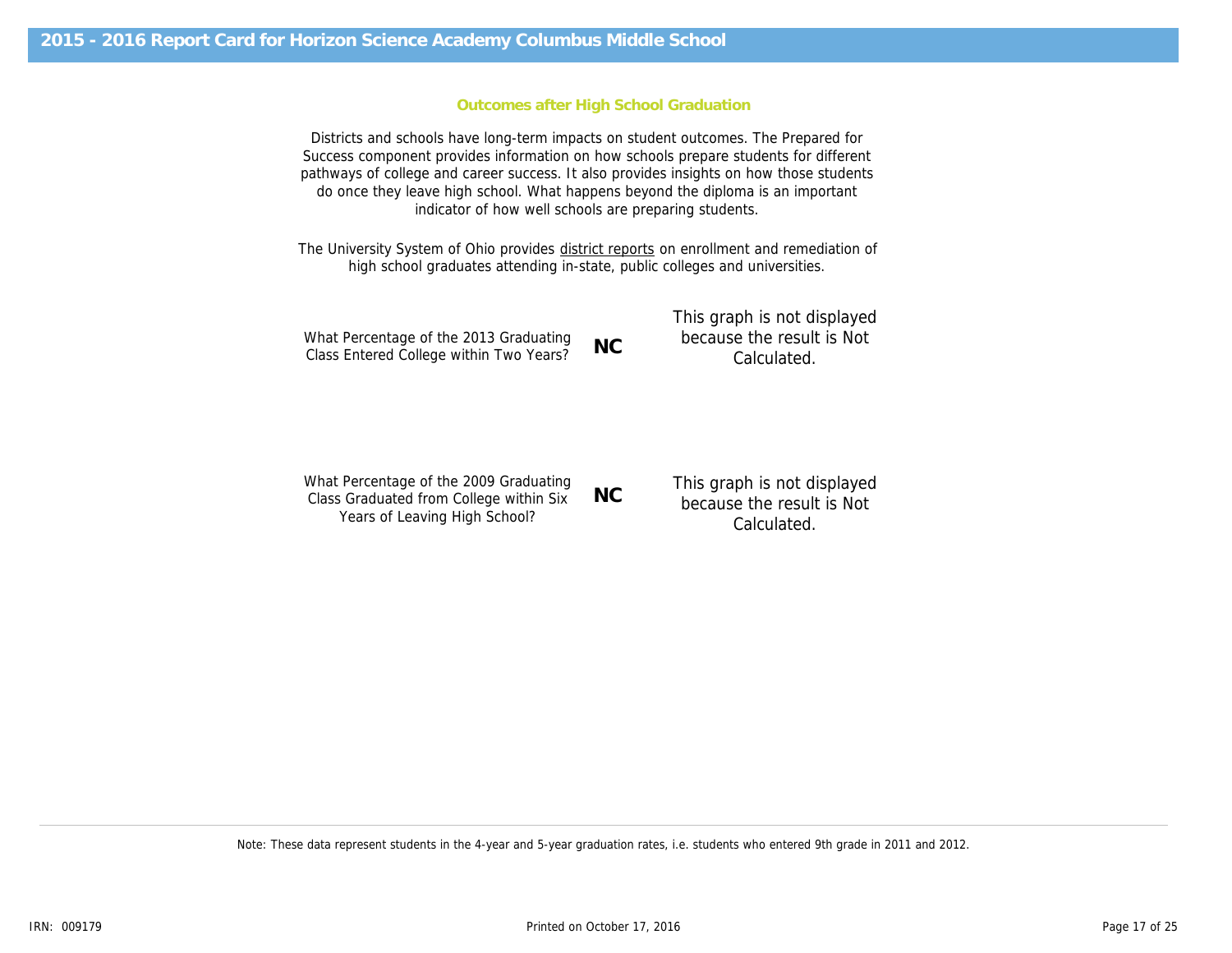

# **Principal:** Okan Celiker **Address:** 2350 Morse Rd

Columbus OH 43229-5801

**Phone:** (614) 428-6564 Planning District: Columbus City CTPD **Career Technical**

*Directory information current as of the 2015-2016 Report Card publication date.*

# **Your School's Students**

### **Average Daily Enrollment:**

# **Enrollment by Subgroup**

| Enrollment:                                                                                                        |                                   |                |              |
|--------------------------------------------------------------------------------------------------------------------|-----------------------------------|----------------|--------------|
| 452                                                                                                                |                                   | Enrollment $#$ | Enrollment % |
|                                                                                                                    | Am. Indian / Alaskan Native       | <b>NC</b>      |              |
|                                                                                                                    | Asian or Pacific Islander         | NC.            |              |
| Number of<br>Limited English<br>Proficiency<br><b>Students</b><br>Excluded from<br>Accountability<br>Calculations: | Black, Non-Hispanic               | 392            | 86.8%        |
|                                                                                                                    | Hispanic                          | 15             | 3.3%         |
|                                                                                                                    | Multiracial                       | NC             |              |
|                                                                                                                    | White, Non-Hispanic               | 25             | 5.5%         |
|                                                                                                                    | <b>Students with Disabilities</b> | 33             | 7.4%         |
|                                                                                                                    | Economically Disadvantaged        | 451            | 99.8%        |
| 13                                                                                                                 | Limited English Proficiency       | 45             | 10.0%        |
|                                                                                                                    | Migrant                           | <b>NC</b>      |              |

NC = Not Calculated because there are fewer than 10 in the group

State and federal law require an annual assessment of Limited English Proficient (LEP) students to measure their English language proficiency. The Ohio English Language Proficiency Assessment (OELPA) is the assessment used in Ohio to gauge LEP students' growth in learning English. For information about your district's OELPA results, see the Department of Education's web site at http://education.ohio.gov.



**Disability** Economic Disadvantage Limited English

Proficiency

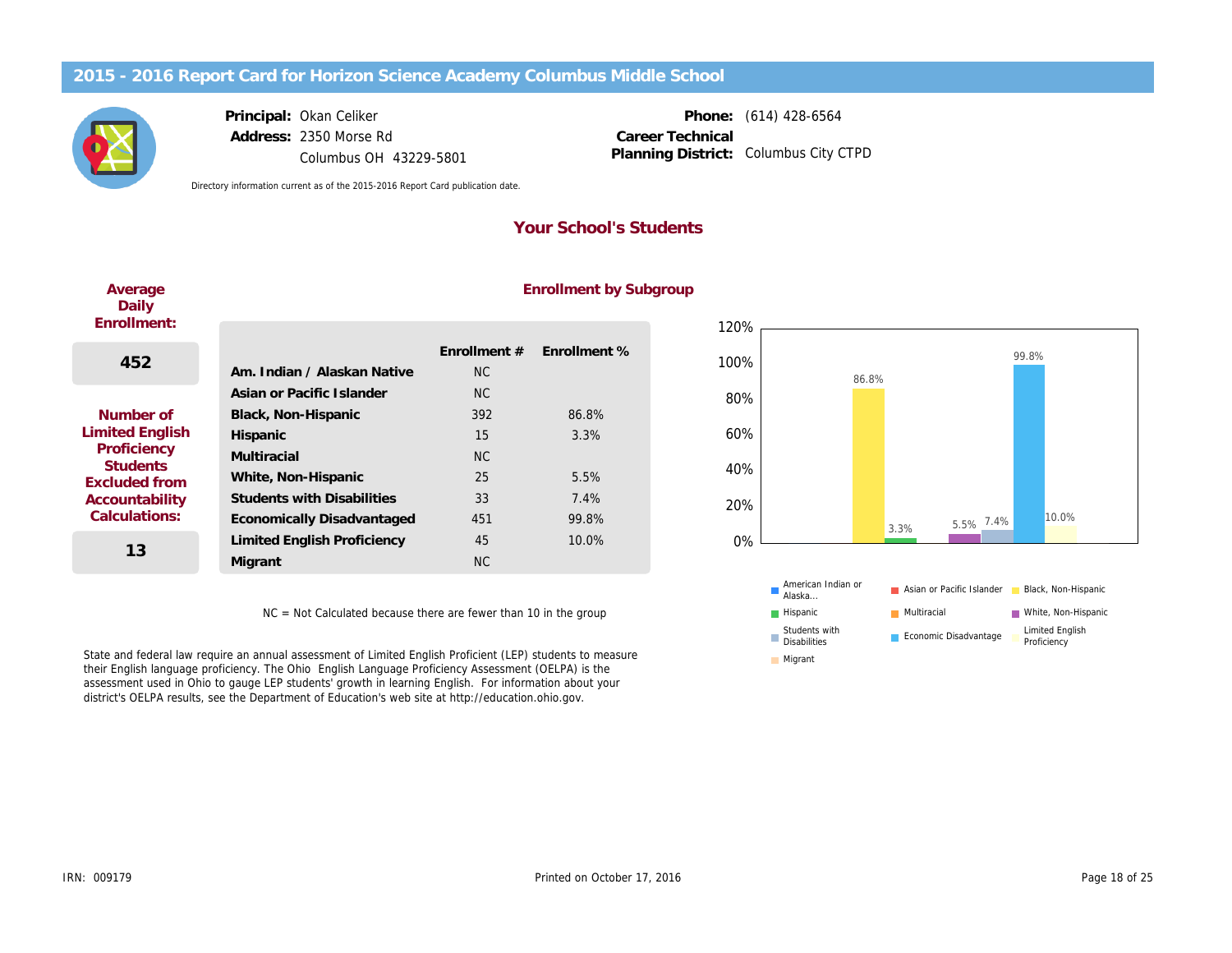| All Students                       | 95.7% |
|------------------------------------|-------|
| Am, Indian / Alaskan Native        | NC.   |
| Asian or Pacific Islander          | NC.   |
| Black, Non-Hispanic                | 95.7% |
| Hispanic                           | 95.9% |
| Multiracial                        | NC.   |
| White, Non-Hispanic                | 93.6% |
| <b>Students with Disabilities</b>  | 93.2% |
| Economic Disadvantage              | 95.7% |
| <b>Limited English Proficiency</b> | 95.4% |
| Migrant                            | NC.   |
| Male                               | 95.4% |
| Female                             | 95.9% |

# **Attendance Rate**

NC = Not Calculated because there are fewer than 10 in the group



Attendance Rate is not shown if enrollment is less than 10.

**Chronic Absenteeism Rate:**

**9.0%**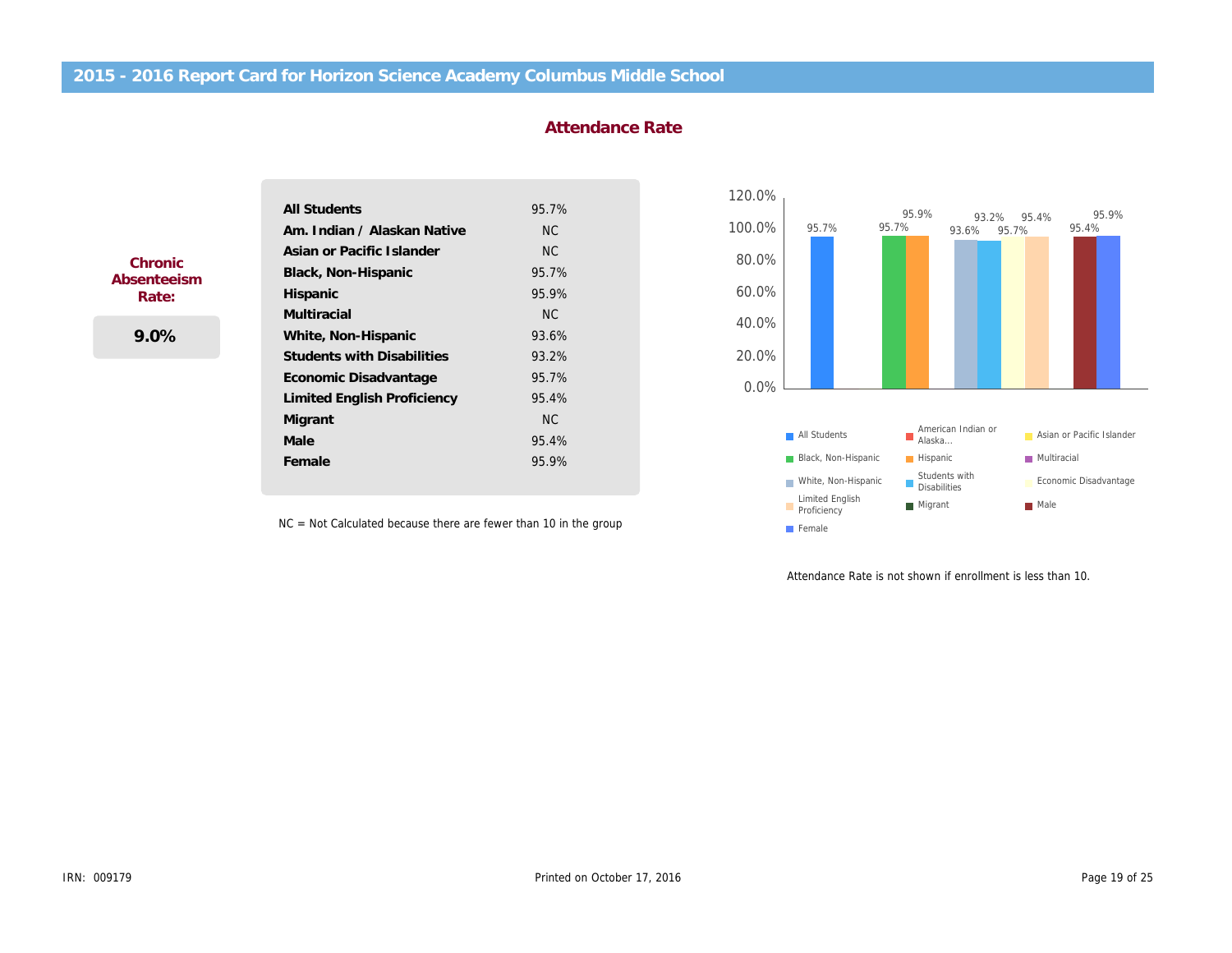**Mobility Rates by Subgroup**

|                                   | Student Mobility % |
|-----------------------------------|--------------------|
| All Students                      | $0.0\%$            |
| Am, Indian / Alaskan Native       | NC.                |
| Asian or Pacific Islander         | NC.                |
| Black, Non-Hispanic               | $0.0\%$            |
| Hispanic                          | $0.0\%$            |
| Multiracial                       | $0.0\%$            |
| White, Non-Hispanic               | $0.0\%$            |
| <b>Students with Disabilities</b> | $0.0\%$            |
| Economically Disadvantaged        | $0.0\%$            |
| Limited English Proficiency       | $0.0\%$            |
| Migrant                           | NC.                |
|                                   |                    |

NC = Not Calculated because there are fewer than 10 in the group

subgroup or all calculated results displayed for this school because 400% *A mobility rate chart cannot be* students to evaluate in any *either there are not enough are 0.0%.*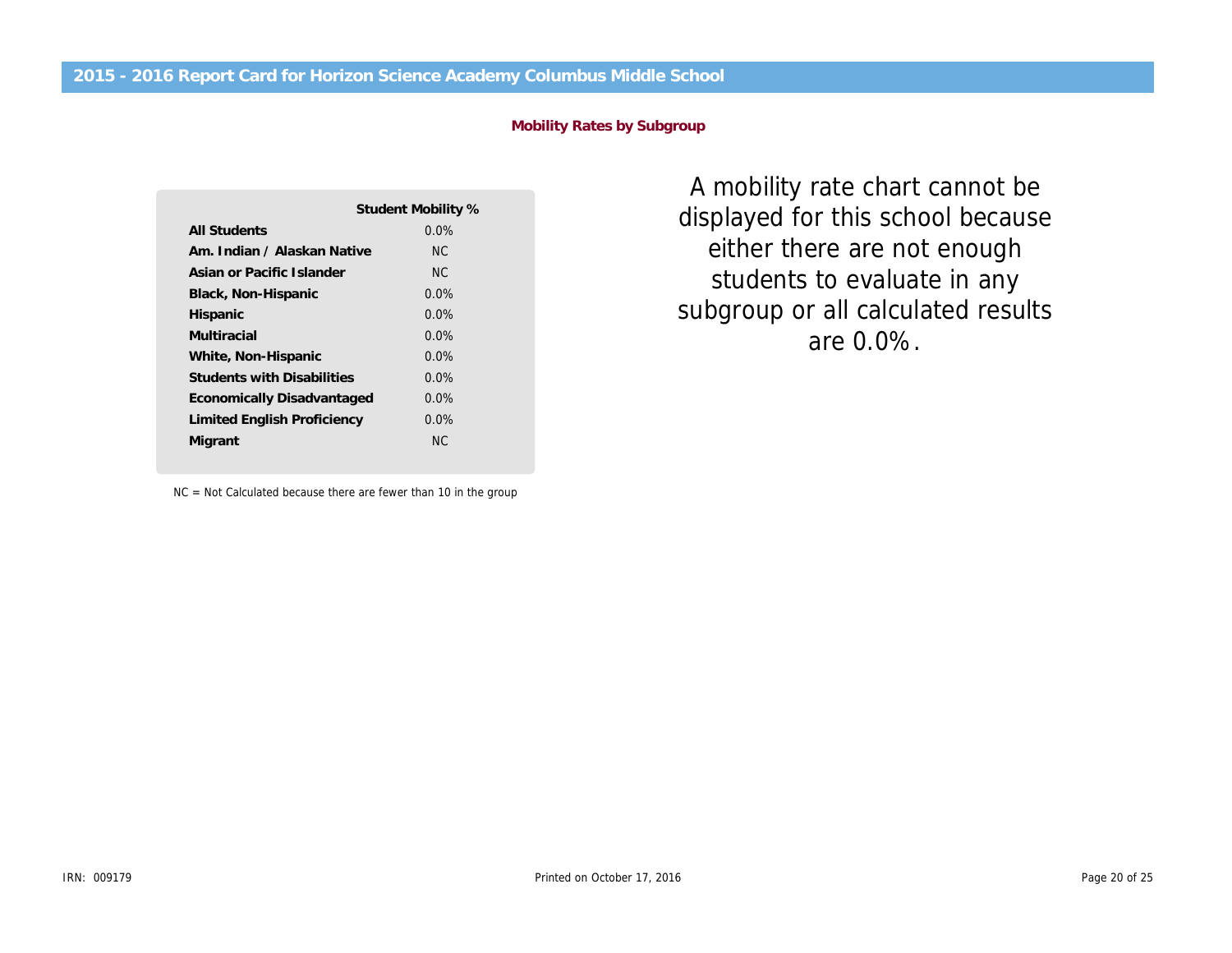# **Your School's Teachers**

# **Number of Teachers by Program Area**

| Your School's Poverty Status: High                                                                                                                                        | Your School  | Your District |                                    | #    | State Avg<br>per 1000<br>Students |
|---------------------------------------------------------------------------------------------------------------------------------------------------------------------------|--------------|---------------|------------------------------------|------|-----------------------------------|
| Percentage of teachers with at least a Bachelor's Degree                                                                                                                  | 100.0        |               | <b>General Education Teachers</b>  | 39.0 | 46.4                              |
| Percentage of teachers with at least a Master's Degree                                                                                                                    | 34.0         | $- -$         | Career-Technical Teachers          | 0.0  | 2.3                               |
| Percentage of core academic subject and elementary                                                                                                                        | 4.8<br>$- -$ |               | <b>Special Education Teachers</b>  | 4.0  | 10.6                              |
| classes not taught by Highly Qualified Teachers                                                                                                                           |              | Teacher Aides | 0.0                                | 7.0  |                                   |
| Percentage of core academic subject and elementary                                                                                                                        | 95.2         |               | Gifted Intervention Specialists    | 0.0  | 0.6                               |
| classes taught by properly certified teachers                                                                                                                             |              |               | Fine Arts Teachers                 | 1.0  | 3.0                               |
| Percentage of core academic subject elementary and<br>secondary classes taught by teachers with temporary,<br>conditional or long-term substitute certification/licensure | $\Omega$     |               | Music Teachers                     | 1.0  | 2.5                               |
|                                                                                                                                                                           |              |               | <b>Physical Education Teachers</b> | 1.0  | 2.9                               |
| Lead or Senior Teachers:                                                                                                                                                  | 0.0          | 0.0           | <b>ELL Specialists</b>             | 1.0  | 0.3                               |

A district's high-poverty schools are those ranked in the top quartile based on the percentage of economically disadvantaged students. Low-poverty schools are those ranked in the bottom quartile based<br>on the percentage of

NC = Not Calculated because there are fewer than 10 in the group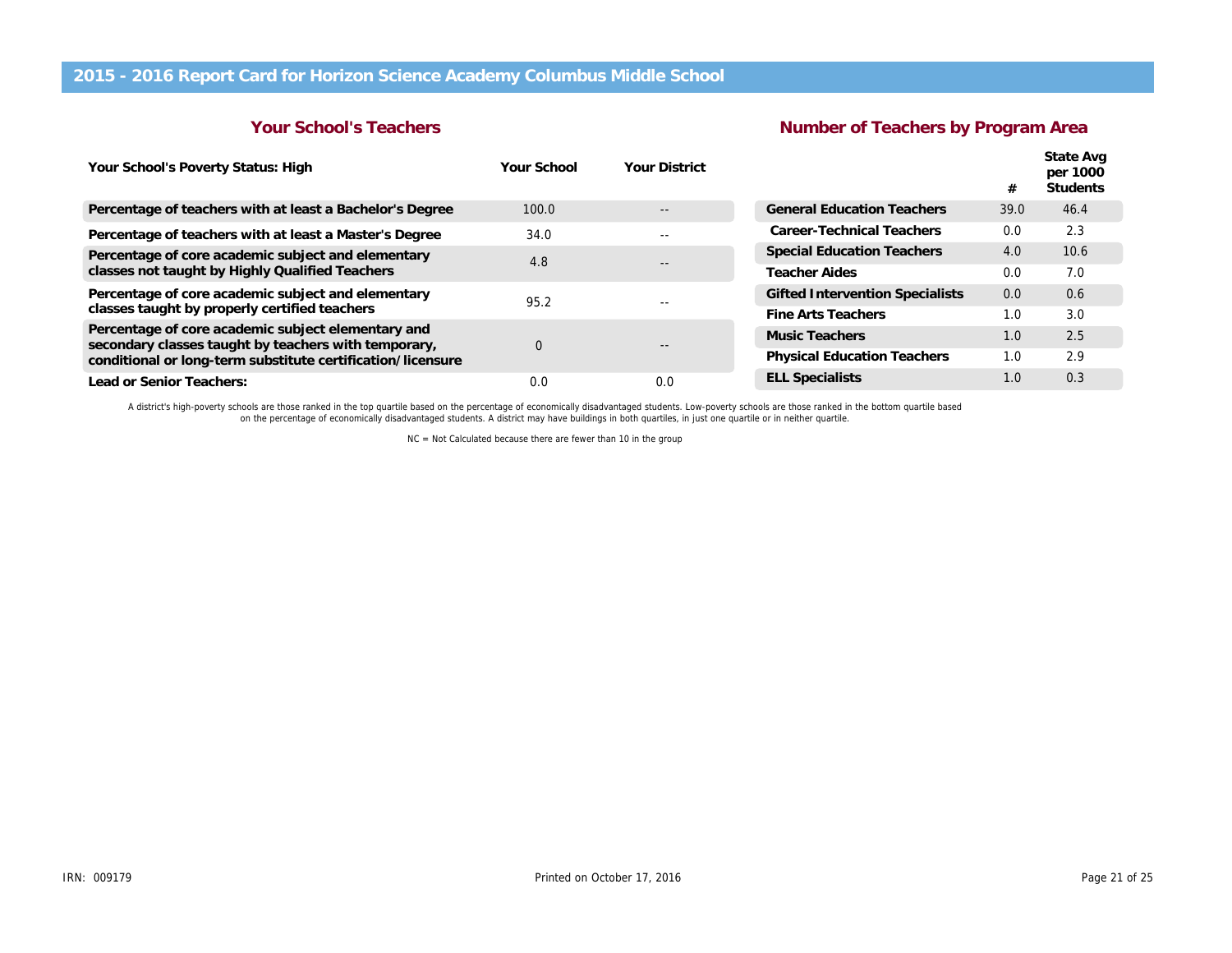

# **Wellness and Physical Education**

**The extent to which students are successful in meeting the benchmarks contained in Ohio's physical education standards**

Moderate Success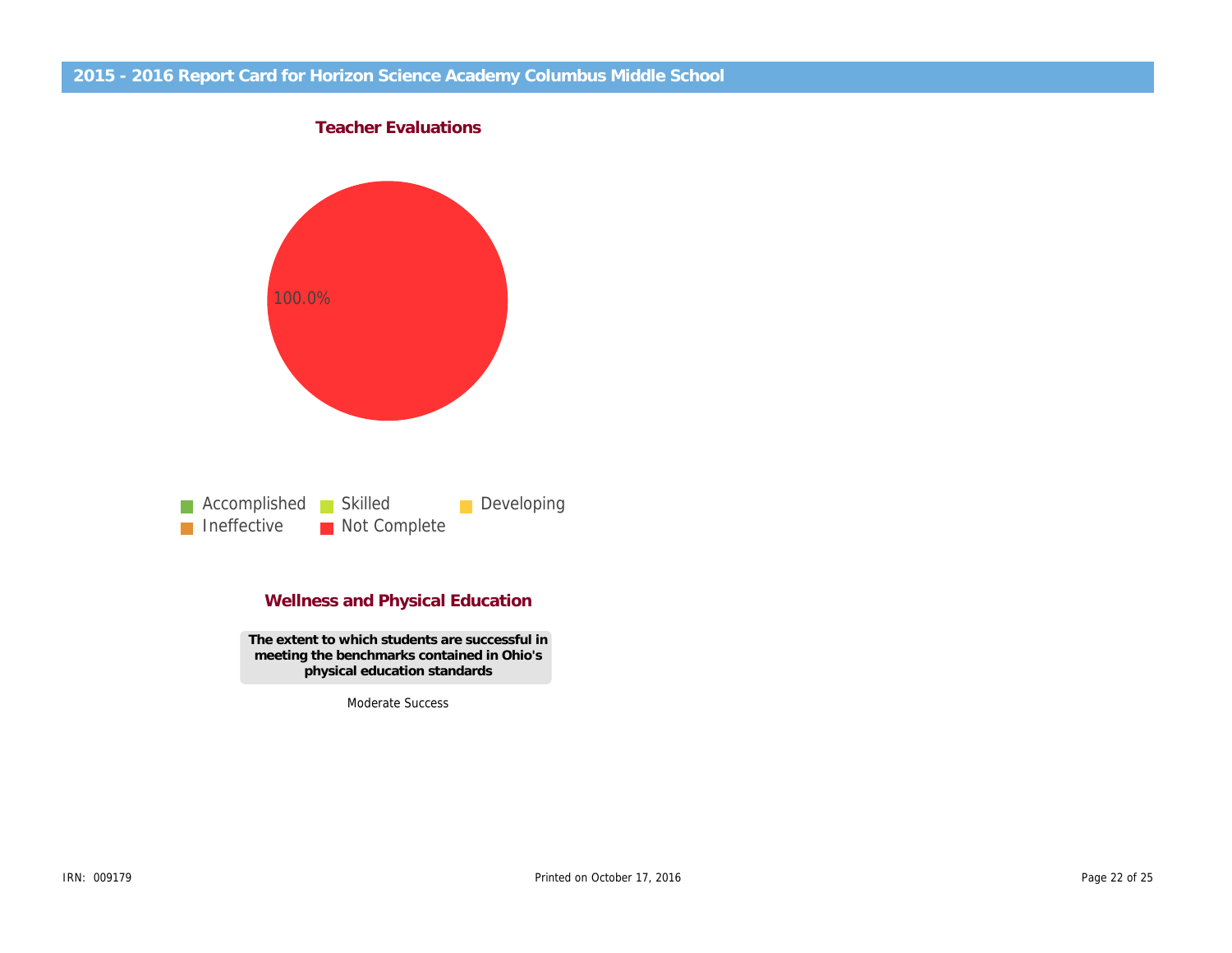# **Financial Data**



These measures answer several questions about spending and performance. How much is spent on Classroom instruction? How much, on average, is spent on each student? What is the source of the revenue? How do these measures compare to other districts and schools?

**Comparison Group:** Community Schools with Enrollment between 150 and 499

# **Classroom Spending Data** 57.2% 42.8% **What percent of funds are spent on classroom instruction? 54.4% How does this school rank in comparison to other schools of similar size? 99 out of 175 Percentage Spent for Non-Classroom Instruction Rank in comparison group Comparison Group State** 54.4% 45.6% 67.1% 32.9% **School** 0 20 40 60 80 100 Classroom Instruction Non-Classroom Instruction *A rank of 1 indicates the highest percent spent on classroom instruction. Rankings subject to change due to data appeals.*

# **Spending per Pupil Data**

|                              | School  | State   |
|------------------------------|---------|---------|
| Operating Spending per Pupil | \$7,756 | \$8,711 |
| Classroom Instruction        | \$4,216 | \$5,845 |
| Non-Classroom Spending       | \$3,540 | \$2,866 |



X Horizon Science Academy Columbus Middle School IS NOT among the 20% of traditional community schools with the lowest operating expenditures per pupil.

Horizon Science Academy Columbus Middle School IS NOT among the 20% of traditional community schools with the highest academic performance index scores.

x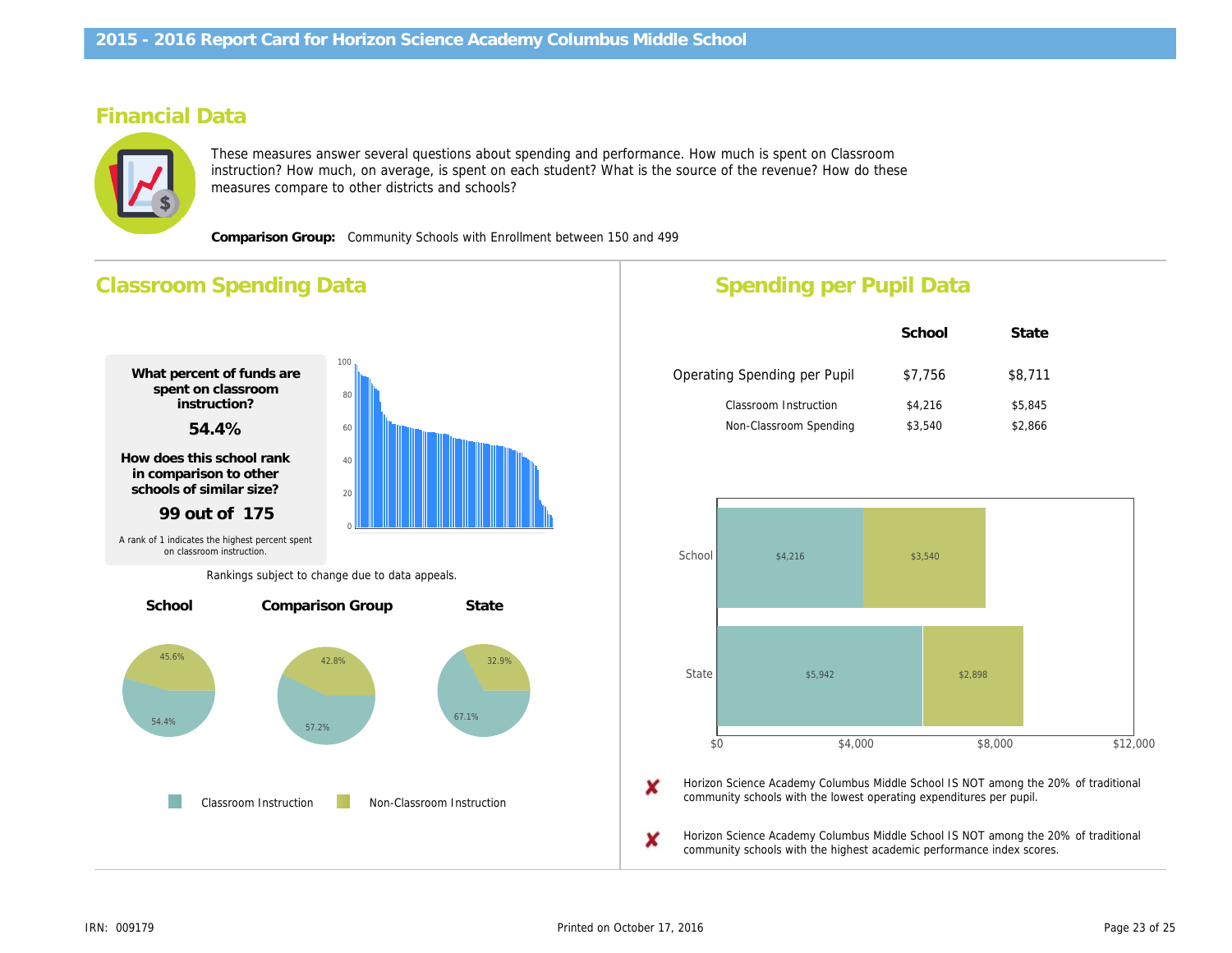# **Spending and Performance**

This measure answers the question – what is the relationship of average spending per student to performance, and how does that compare to similar districts and schools?

# **Comparison Group**

# **All Community & STEM Schools**



The quadrant lines on these graphs represent the statewide average performance index score and the statewide average spending per pupil for all Community and STEM schools.